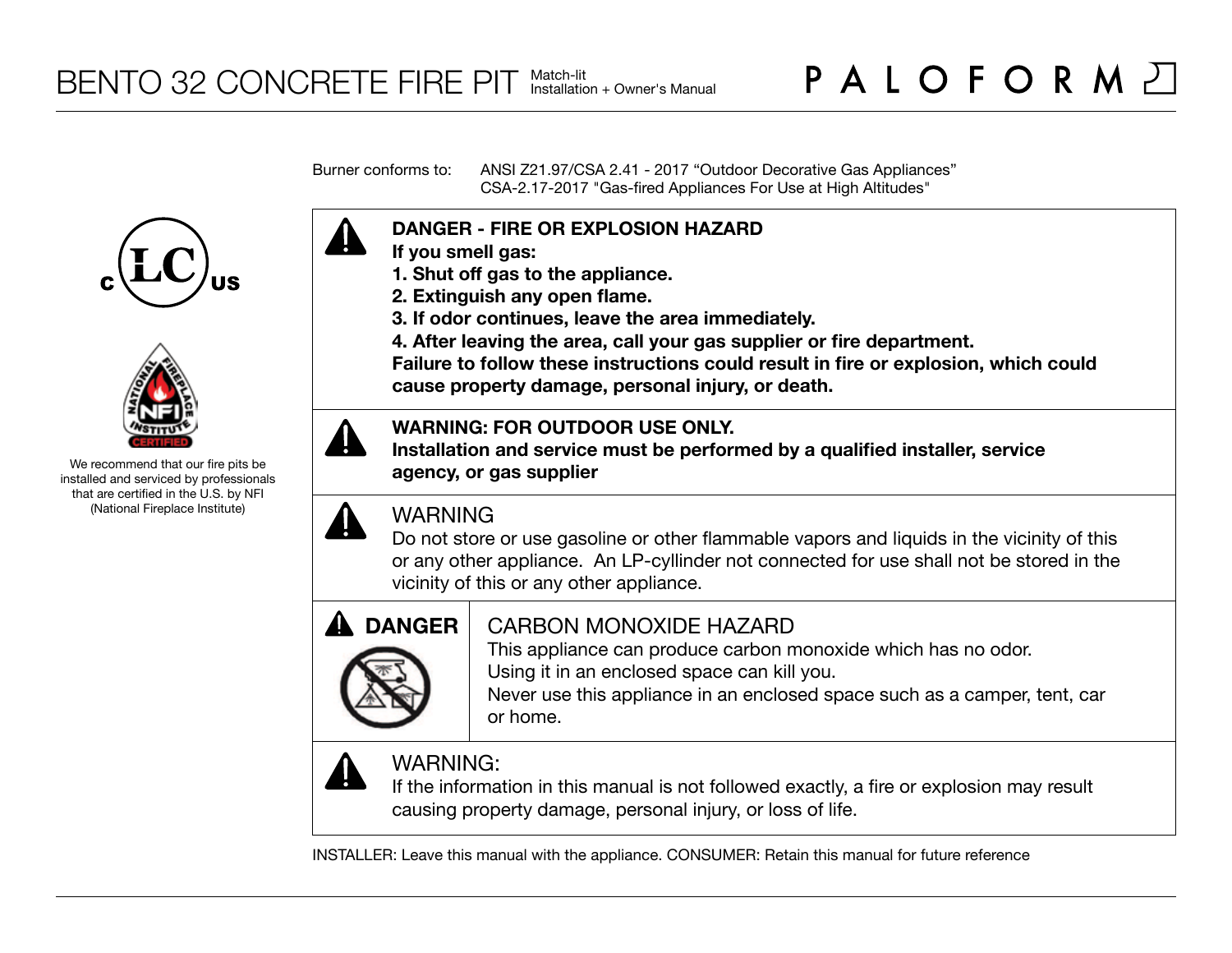# WARNINGS:

IMPORTANT: This appliance should be inspected before use and at least once annually by a qualified service person.

More frequent cleaning may be required as necessary. It is imperative that the control compartment, burners and circulating air passageways of the appliance be kept clean.

DANGER: Carbon monoxide poisoning can lead to death!

CARBON MONOXIDE POISONING: Early signs of carbon monoxide poisoning resemble the flu, with symptoms including headache, dizziness, or nausea. If you experience these signs, the Fire Pit may not be working properly. Get fresh air at once! Have the Fire Pit serviced. Some people are more affected by carbon monoxide than others, including pregnant women, people with heart or lung disease or anemia, those under the influence of alcohol, and those at high altitudes.

### NATURAL GAS AND PROPANE:

To assist in detecting leaks, an odorant has been added to natural gas and propane. However, this odorant can fade, and gas may be present even though no odor exists. Make certain you read and understand all warnings. Keep this manual for reference. It is your guide to safe and proper operation of this appliance.

WARNING: Any modification to this appliance or its controls can be dangerous.

- 1. This appliance, as supplied, is only for use with the type of gas indicated on the rating plate.
- 2. When this appliance is connected to a fixed piping system, the installation must conform to local codes. or in the absence of local codes, to the National Fuel Gas Code, ANSI Z223.1/NFPA 54, or the International Fuel Gas Code.
- 3. Keep the appliance area clear and free from combustible materials, gasoline and other flammable vapors and liquids
- 4. Do not burn solid fuel in this appliance. Do not use this appliance to cook food or to burn paper or other objects.
- 5. Children and adults should be alerted to the hazards of high surface temperatures and should stay away to avoid burns or clothing ignition.
- 6. Clothing or other flammable materials should not be hung from the appliance, or placed on or near the appliance.
- 7. Young children should be carefully supervised when they are in the area of the appliance.
- 8. Do not use the appliance if any part has been under water. Immediately call a qualified service technician to inspect the appliance and to replace any part of the control system and any gas control which has been under water.
- 9. Inspect the appliance before each use.

10. Turn the appliance off and let cool before servicing, installing, repairing or covering. Any guard or other protective device removed for servicing the appliance must be replaced prior to operating the appliance. Only a qualified service person should install, service, or repair the appliance.

### HIGH ALTITUDE INSTALLATION

The appliance is certified for installations up to 4500' (1372 m) above sea level. At this altitude range, no changes to the appliance are required. Please contact Paloform for information regarding installation above 4500' (1372 m).

## LOCAL CODES

The installation of this appliance must conform with local codes, or in the absence of local codes, with the National Fuel Gas Code, ANSI Z223.1 • NFPA 54; National Fuel Gas Code; Natural Gas and Propane Installation Code, CSA B149.1; or Propane Storage and Handling Code, CSA B149.2, as applicable.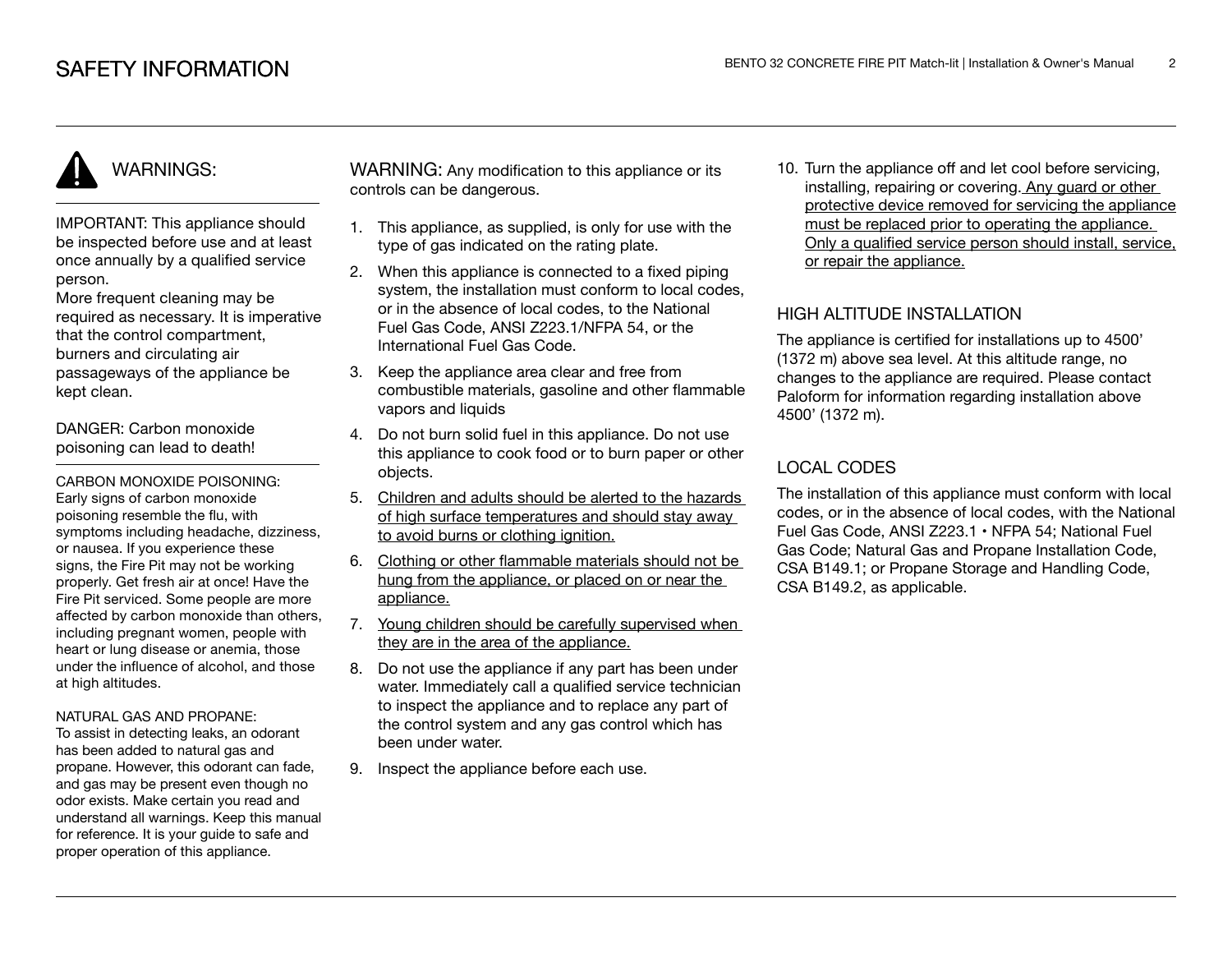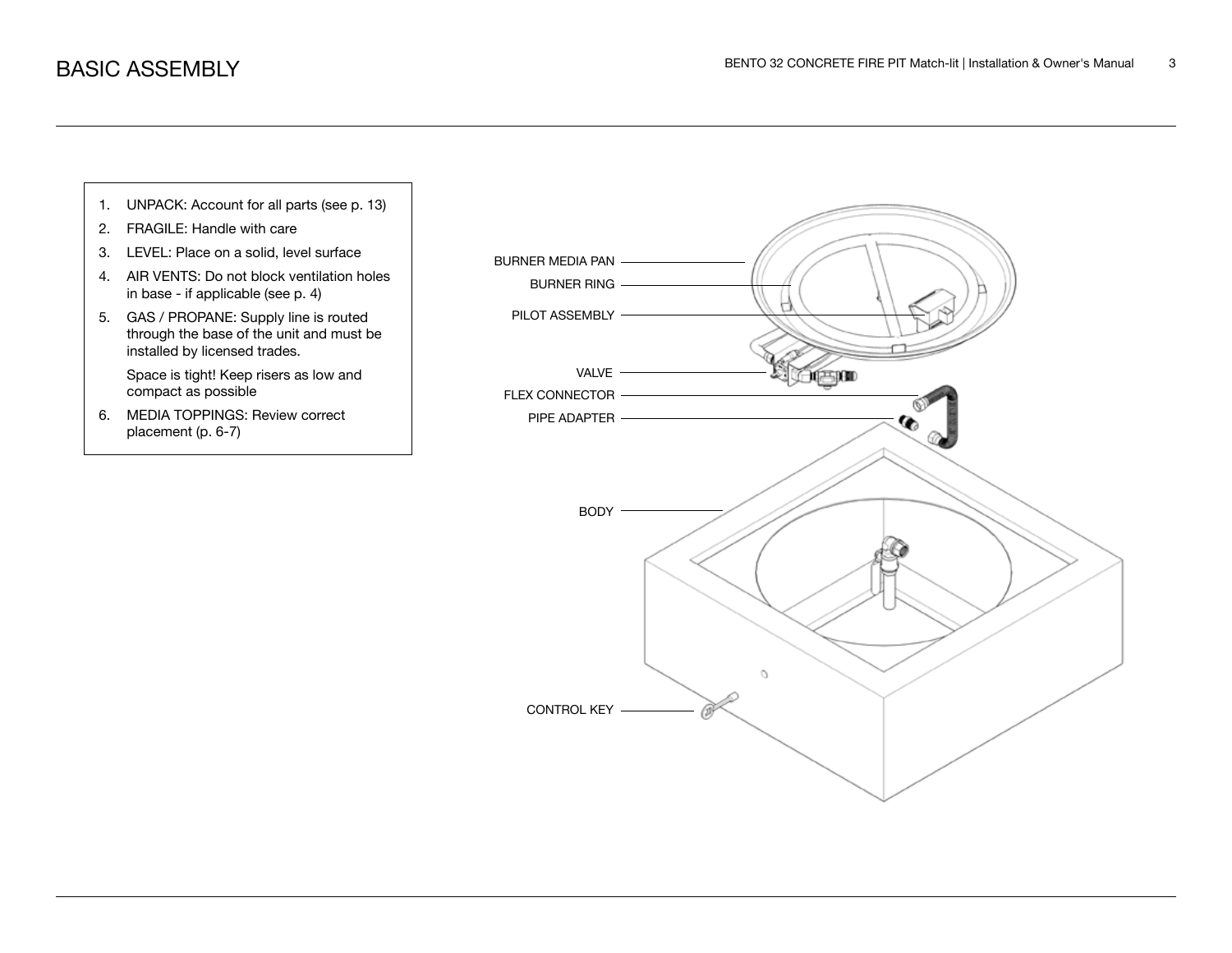

|                       | NATURAL GAS  | <b>PROPANE</b> |
|-----------------------|--------------|----------------|
| Burner Model #        | $CIR-M-18$   | CIR-M-18P      |
| Max Heat Input        | 69,000 BTU/h | 60,000 BTU/h   |
| Inlet Pressure - Min. | $4.5"$ W.C.  | 11.0" W.C.     |
| Inlet Pressure - Max. | $10.5"$ W.C. | $13.0"$ W.C.   |
| Orifice Size          |              |                |
| <b>Burner Ports</b>   |              |                |
| Port Size             | /8"          | 1/8"           |

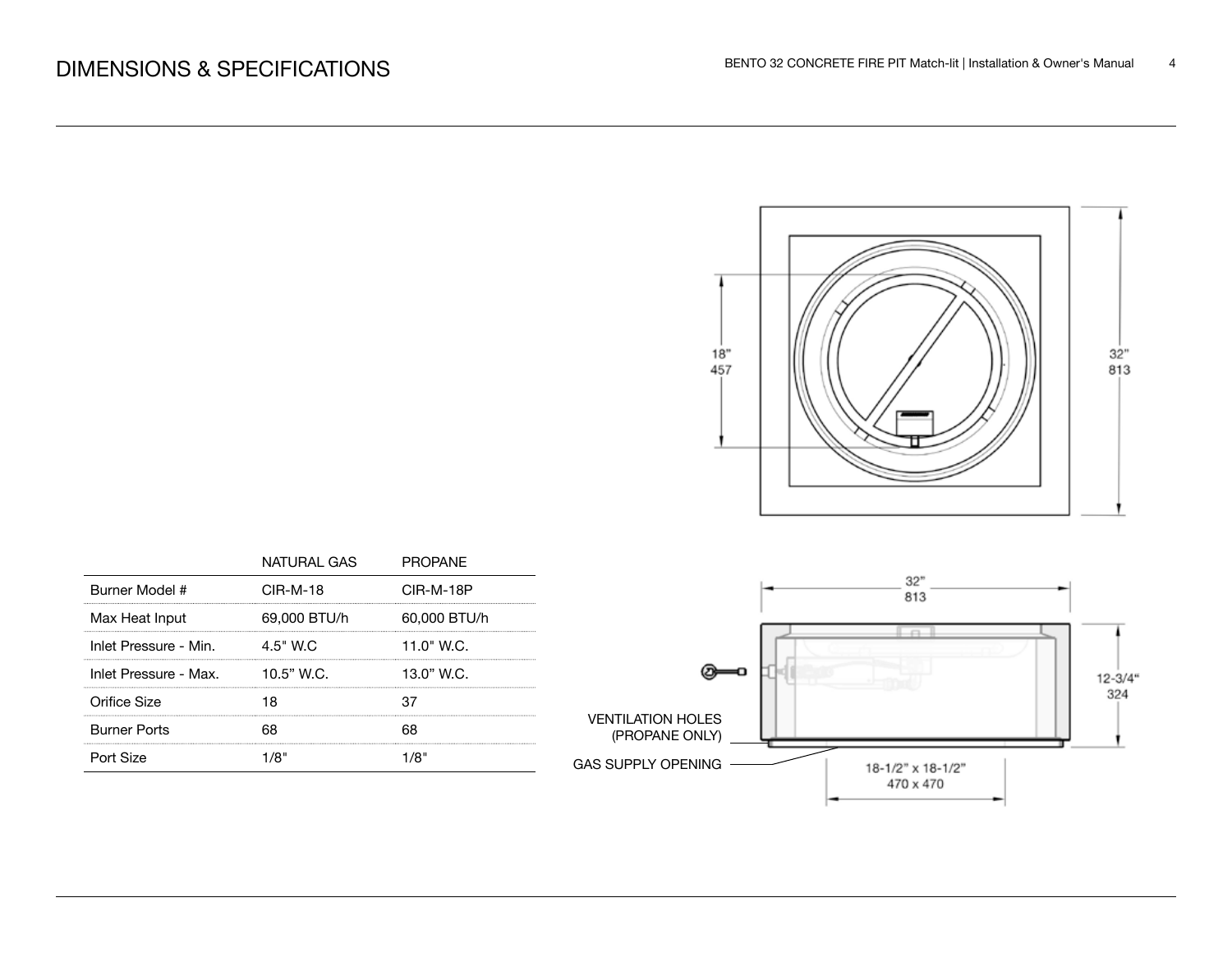

## FIG 1. MINIMUM CLEARANCES TO COMBUSTIBLES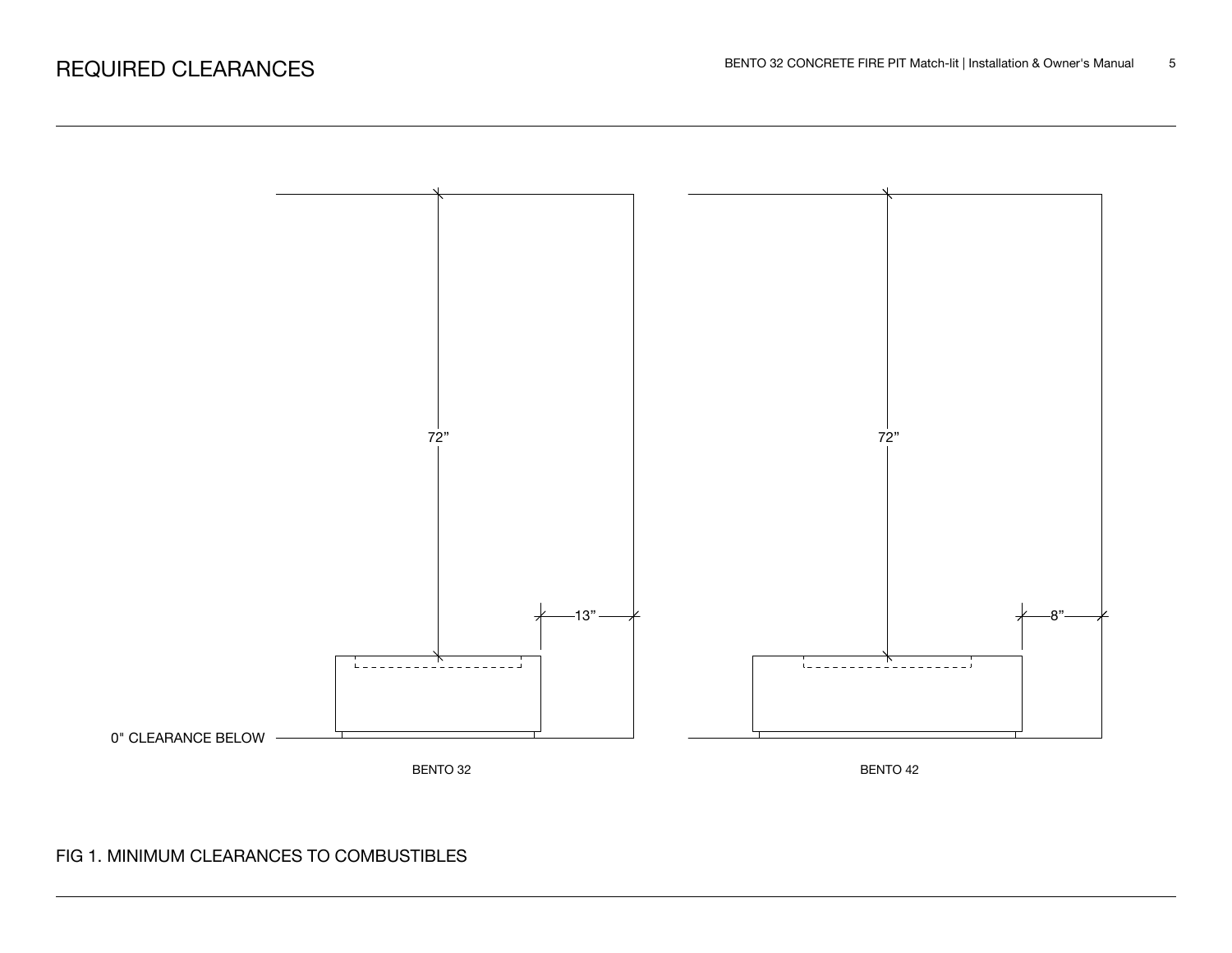### WARNING:

Failure to position parts in accordance with these diagrams and instructions and/or failure to use parts specifically approved for use with this appliance may result in property damage or personal injury.

Do not remove the data plates attached to the Outdoor Fire Pit Burner. These plates contain important information.

### NOTICE:

Installation and repair should be done by a qualified service person. The appliance should be inspected before use and at least once annually by a qualified service person. More frequent cleaning may be required as necessary. It is imperative that control compartment, burner ports and circulating air passageways of the appliance be kept clean.

### CAUTION:

New Lava Rock may pop or crackle when first heated. This should subside after 30 minutes to one hour or more of operation. Maintain safe distance during this time.

### TO ASSEMBLE THE FIRE PIT

- 1. Connect the Burner Assembly to the gas/propane supply using the supplied flex connector and following the instructions on page 8.
- 2. Carefully leak test all connections following the procedure on page 8.
- 3. Fill the burner pan evenly with burner media (crushed tempered glass for natural gas; volcanic rock for propane). Do not obstruct the pilot lighting port with burner media! Use burner media supplied by Paloform only!
- 4. Follow the Initial Lighting Instructions on page 9. Make sure that the flame carries to all parts of the burner. Turn OFF the appliance and let it cool before proceeding to the next step.
- 5. Evenly distribute decorative topping (river stones, crushed glass or lava rock) on top of burner media. An uneven or excessively thick layer of topping can result in an uneven flame.
- 6. Do not cover pilot shield. Keep the lighting port open and free of media. Do not use any media not supplied by the manufacturer!









LIGHTING PORT: DO NOT OBSTRUCT



BURNER MEDIA DECORATIVE TOPPING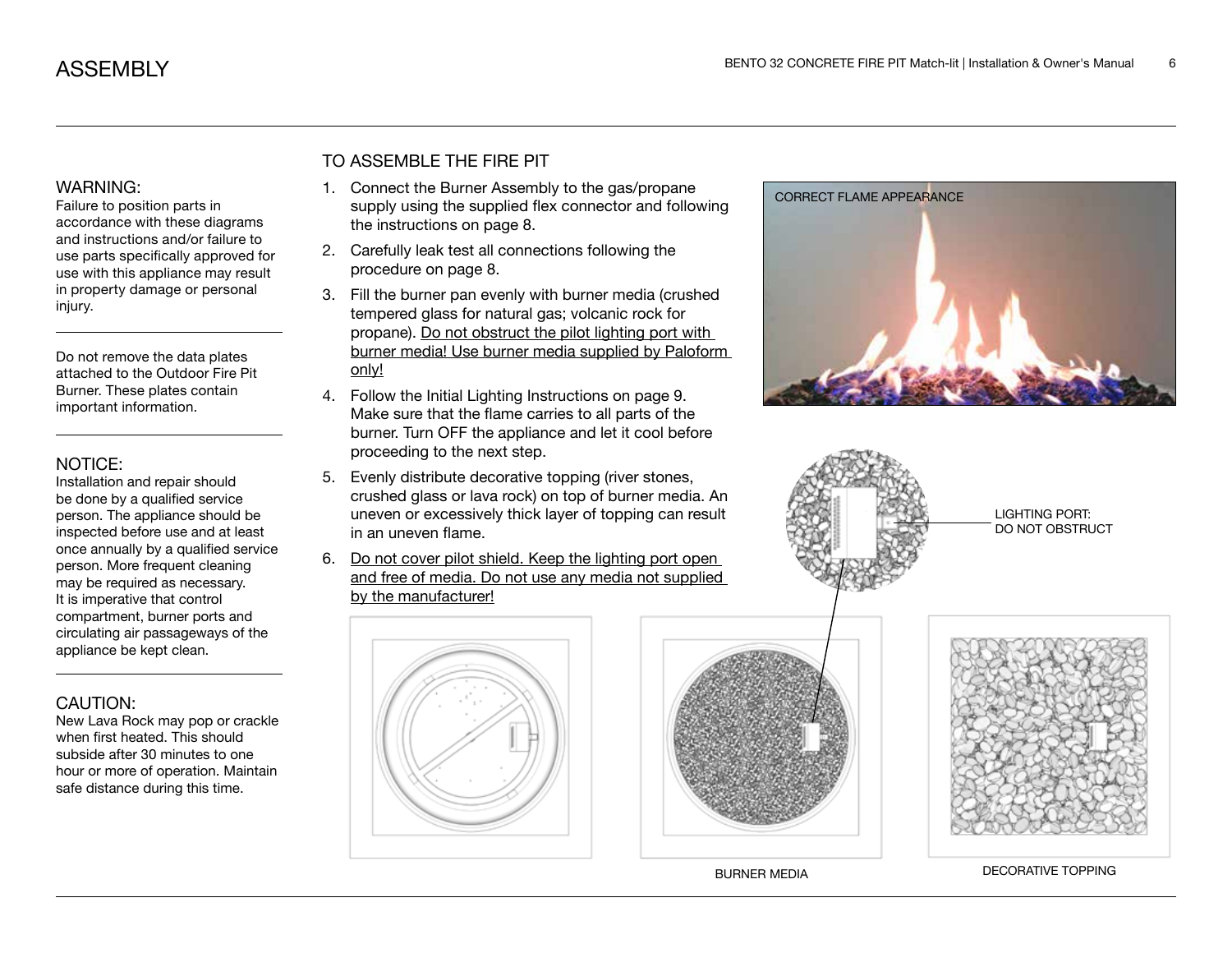# BENTO 32 CONCRETE FIRE PIT Match-lit | Installation & Owner's Manual 7

CAUTION: Do not use any media over the burner that have not been supplied by Paloform. Landscape stone or other natural or manufactured materials may explode when heated.

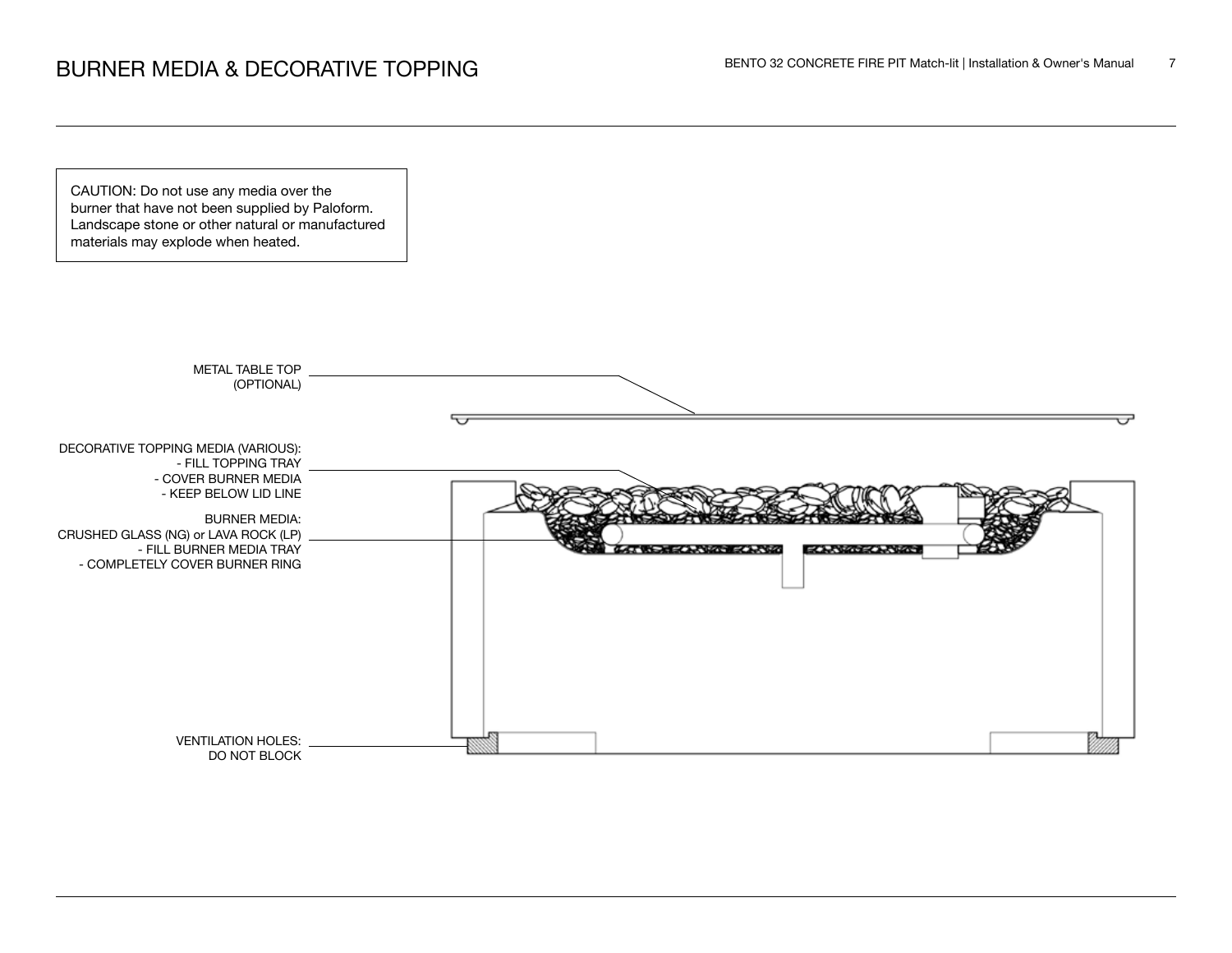# WARNING:

A qualified service person must connect the appliance to the gas supply. Follow all local codes.

#### CAUTION:

Use only new black iron or steel pipe. Internally tinned copper tubing may be used in certain areas. Use pipe of 1/2" diameter or greater to allow proper gas volume to Outdoor Fire Pit Burner. If pipe is too small, undue loss of pressure will occur.

### INSTALLATION ITEMS NEEDED:

Before installing the Outdoor Fire Pit, make sure you have all items listed bellow:

- piping (check local codes)
- sealant
- manual shutoff valve
- adjustable (crescent) wrench or pliers
- sediment trap
- tee joints
- pipe wrench

### INSTALLATION REQUIREMENTS

Installation must include a manual shutoff valve, union, and plugged 1/8" NPT tap. Locate NPT tap within reach for test gauge hook up. NPT tap must be upstream from the appliance.

Apply pipe joint sealant lightly to male threads. This will prevent excess sealant from going into pipe. Excess sealant in pipe could result in a clogged burner injector.

Install sediment trap in supply line as shown below. Locate sediment trap where it is within reach for cleaning and trapped matter is not likely to freeze.

A sediment trap prevents moisture and contaminants from entering the Outdoor Fire Pit controls. If a sediment trap is not installed, or is installed incorrectly, the unit may not work properly.

APPROVED FLEXIBLE GAS HOSE

### CHECKING GAS CONNECTION

WARNING: Test all gas piping and connections for leaks after installing or servicing. Correct all leaks immediately.

WARNING: Never use an open flame to check for a leak. Apply a mixture of liquid soap and water to all joints. Bubbles forming on joints while the gas is running indicate a leak. Correct all leaks at immediately.

Test Pressures in Excess Of 1/2 psi (3.5 kPa) This appliance and its individual shutoff valve must be disconnected from the gas supply piping system during any pressure testing of that system at test pressures in excess of ½ psi (3.5 kPa).

Test Pressures Equal To or Less Than 1/2 psi (3.5 kPa) This appliance must be isolated from the gas supply piping system by closing its individual manual shutoff valve during any pressure testing of the gas supply piping system at test pressures equal to or less than ½ psi (3.5 kPa).

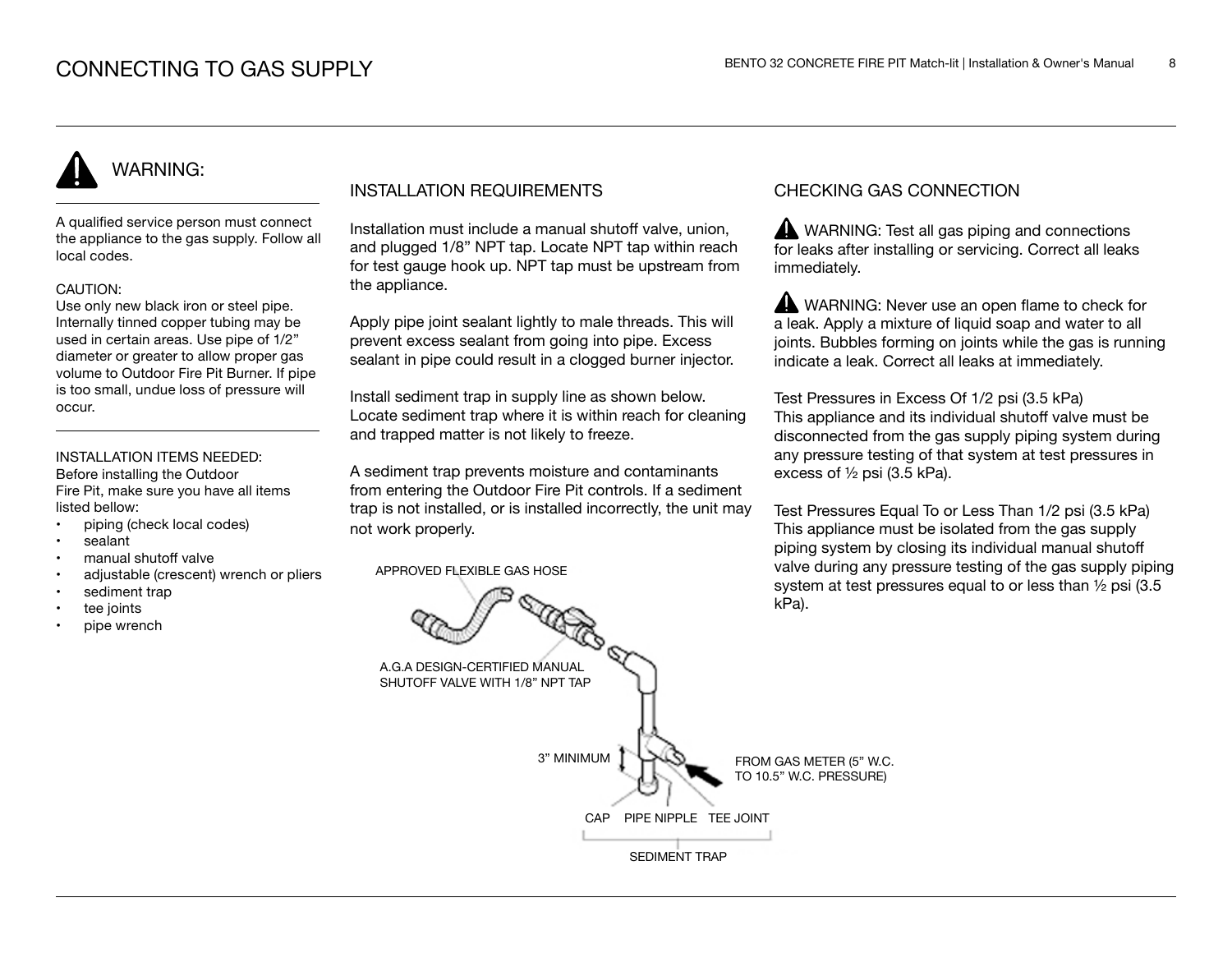# WARNINGS:

Failure to follow these instructions exactly may result in fire or explosion causing property damage, personal injury or loss of life.

Before operating the appliance, check all around the appliance area and on the surrounding floor for the smell of gas - some gas is heavier than air and may settle on the floor in the event of a leak. IF YOU SMELL GAS, follow the safety instructions on page 1 of this manual.

The main gas valve in this appliance is not serviceable. Do not try to repair or modify the valve, as doing so may result in a fire or explosion. Call a qualified service technician if you have any safety concerns.

Do not use this appliance if any part of it has been under water. Immediately call a qualified service technician to inspect the appliance and to replace any part of the control system and any gas control that has been under water.

Improper installation, adjustment, alteration, service or maintenance can result in injury or property damage. For assistance or additional information, consult a qualified installer, service agency or the gas supplier.

Do not store or use gasoline or other flammable vapors or liquids in the vicinity of this appliance.

### INITIAL LIGHTING INSTRUCTIONS

- 1. Purge air from the supply line as follows:
	- Open the main shutoff valve.
	- Unscrew the main pressure test point on the appliance regulator
	- Leave the inlet test screw open until gas flows in.
	- When the gas is flowing, tighten the inlet screw immediately.
- 2. Test for leaks in each of the following locations:
	- The gas supply line connection to the main valve;
	- The Burner connections and pilot;
	- All joints on the valve and control body;
	- All field made joints and gas shutoff valves;
	- All factory made joints and connections.
- 3. You may check for gas leaks using one of the following methods only:
	- Soap and water solution. WARNING: If using a soap and water solution to test for leaks, DO NOT spray the solution onto electronic parts;
	- An approved leak testing spray;
	- An electronic sniffer. NOTE: Remove any excess pipe compound from connections if using this method, as the compound can set off electronic sniffers.

### DANGER: NEVER USE AN OPEN FLAME TO CHECK FOR GAS LEAKS.

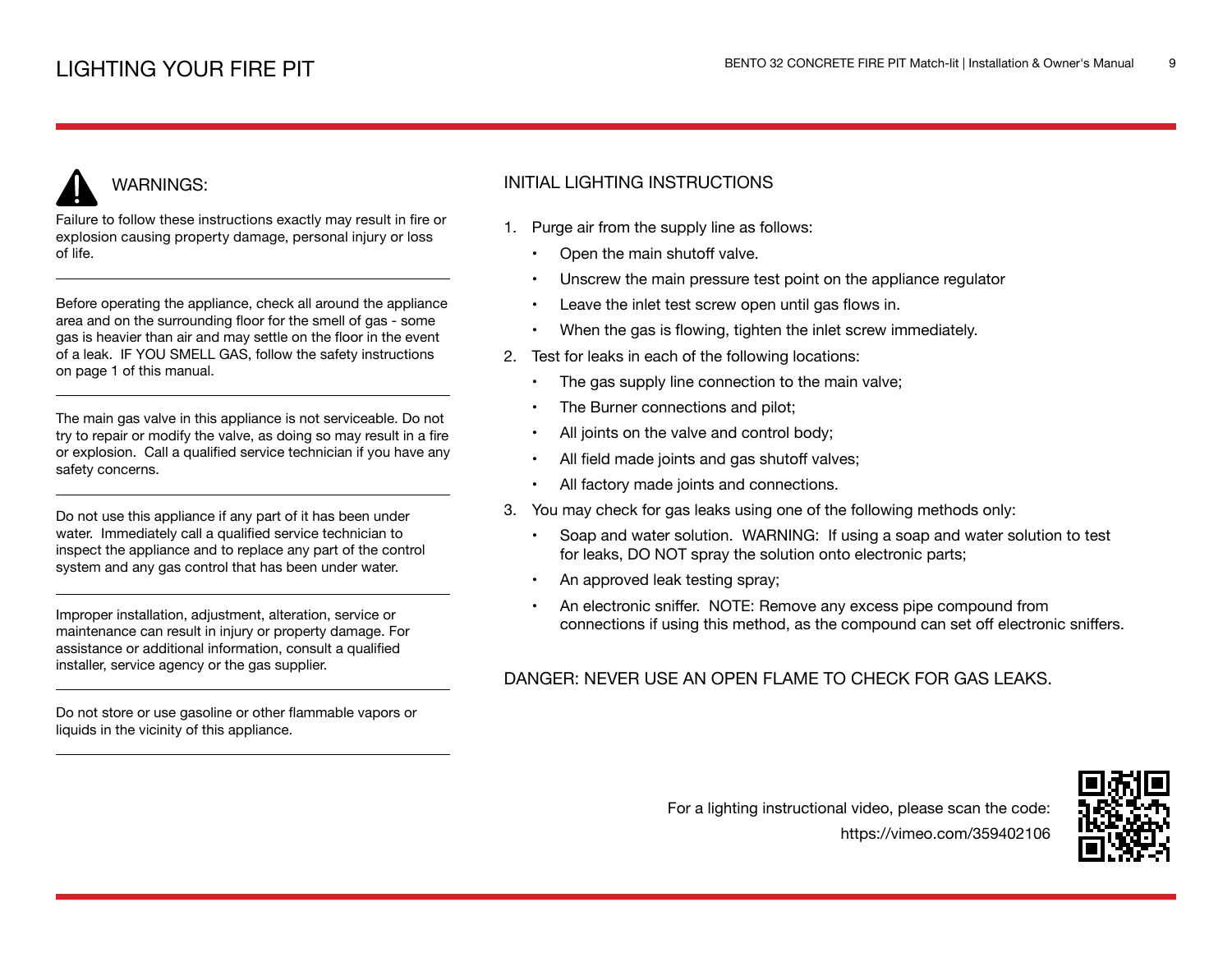### STOP!

Review the safety information on pages 1, 2 and 9 of this manual.

Use only your hand to push in or turn the gas control key. Never use tools. If the key will not push in or turn by hand, don't try to repair it, call a qualified service technician. Force or attempted repair may result in a fire or explosion.

Please ensure that you are familiar with the safe operation of the fire pit controls before replacing the instructional control knob with the Paloform key.

The control key/knob is meant to fit tight and be left in place. Remove only for winterization.



VALVE POSITIONS

The gas valve has three positions: PILOT, ON and OFF.

- To light your fire pit, you first light the pilot flame, then turn on the gas to main burner.
	- 1. Insert the control key (or control knob). Make sure the "half-moon"-shaped hole in the end of the key and the valve stem are aligned.
- 2. The key should turn freely 90°. Turn the key to the PILOT position (clockwise until it stops)
- 3. Push the control key in until it stops, and hold in this position.
- 4. Apply a flame to the lighting port with a barbecue lighter. The pilot flame will ignite.
- 5. Continue to hold the key down for up to thirty seconds after lighting the pilot.
- 6. When the control key is released, the pilot flame should continue to burn (if the pilot goes out, repeat the above steps).
- 7. Rotate the gas control key from PILOT to ON position (full counterclockwise position) to supply full flow to main burner.

Failure to turn the control key to the full ON position will reduce the flow and could result in poor ignition of main burner.

- 8. To extinguish main burner, rotate the gas control key clockwise to the PILOT position.
- 9. To extinguish pilot, push the control key in slightly and turn to the OFF position (fully clockwise).

ON

NOTE: We do not recommend leaving the fire pit unattended with the pilot lit. Please turn to the OFF position.



PILOT

Push key in PILOT position to start the flow of gas to the pilot. Light the pilot while holding the key in

Turn the key 90° counter-clockwise to turn on the main burner. To turn the main burner off, turn clockwise 90° back to the PILOT position



To turn the pilot off, push slightly and turn clockwise 90° to the OFF position.

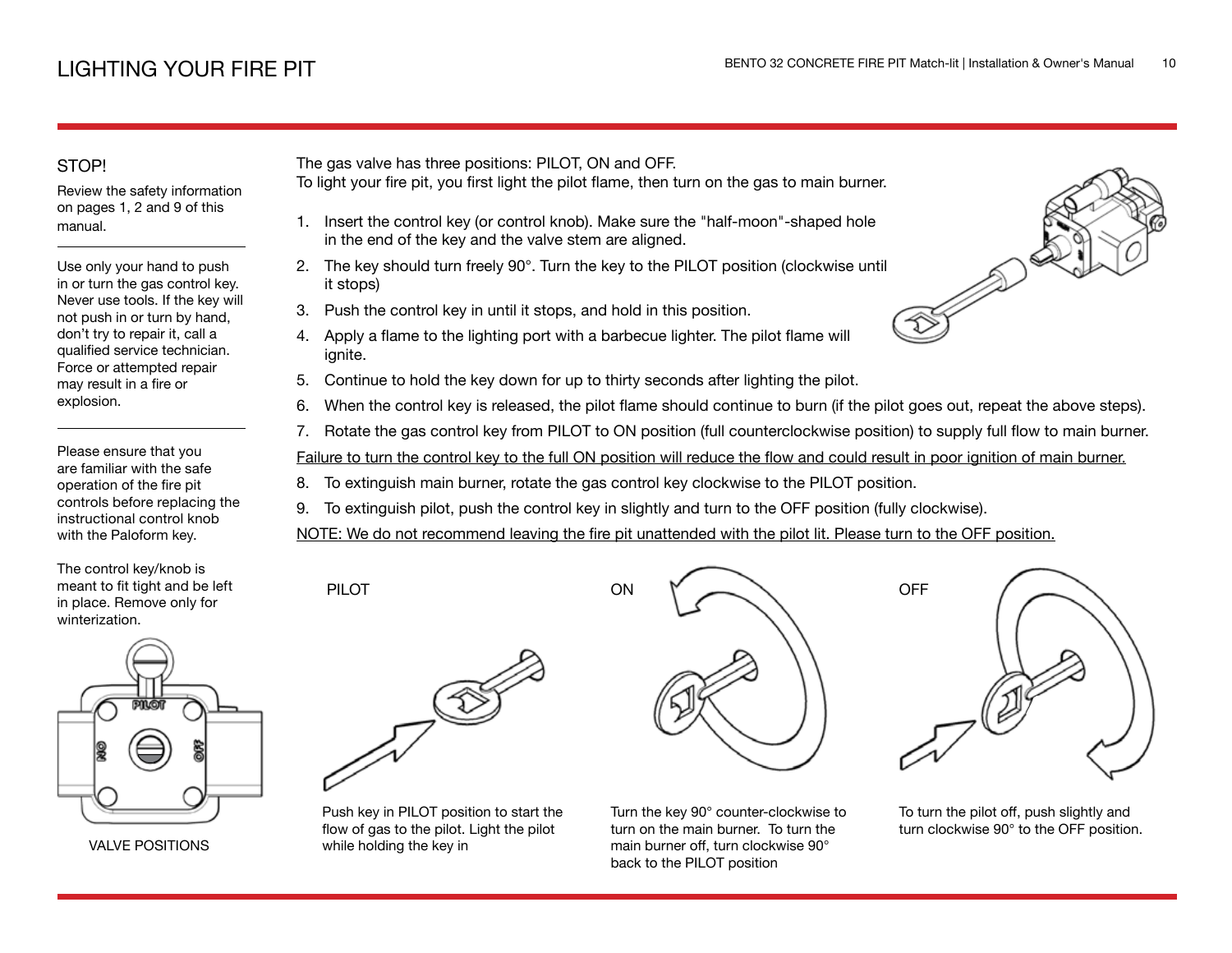### KEEP YOUR FIRE PIT COVERED

Covering your fire pit with its all-weather cover when not in use will prolong the life of all its components.

WARNING: Turn off gas before servicing fire pit.

We recommend that a qualified service technician perform the following check-ups at the beginning of each fire pit season.

If any irregularities are apparent with operation. Please refer to Troubleshooting guide, page 12.

### BURNER ELEMENT AND PILOT

Inspect the burner at regular intervals at least twice a year. Keep the burner and pilot area clean by vacuuming or brushing. Make sure the burner porting and burner air openings are free of obstructions at all times. Remove pilot cover to inspect pilot.

Remove topping from top of burner ring and Inspect area around the burner. Remove any lint or foreign material with a brush or vacuum cleaner.

### PILOT FLAME

The flames from the pilot should be visually checked as soon as the unit is installed, and periodically during normal operation. The pilot flame must always be present when the fire pit is in operation. The pilot flame has two distinct flames: one engulfing the thermocouple and the other reaching to the main burner.



PILOT ASSEMBLY

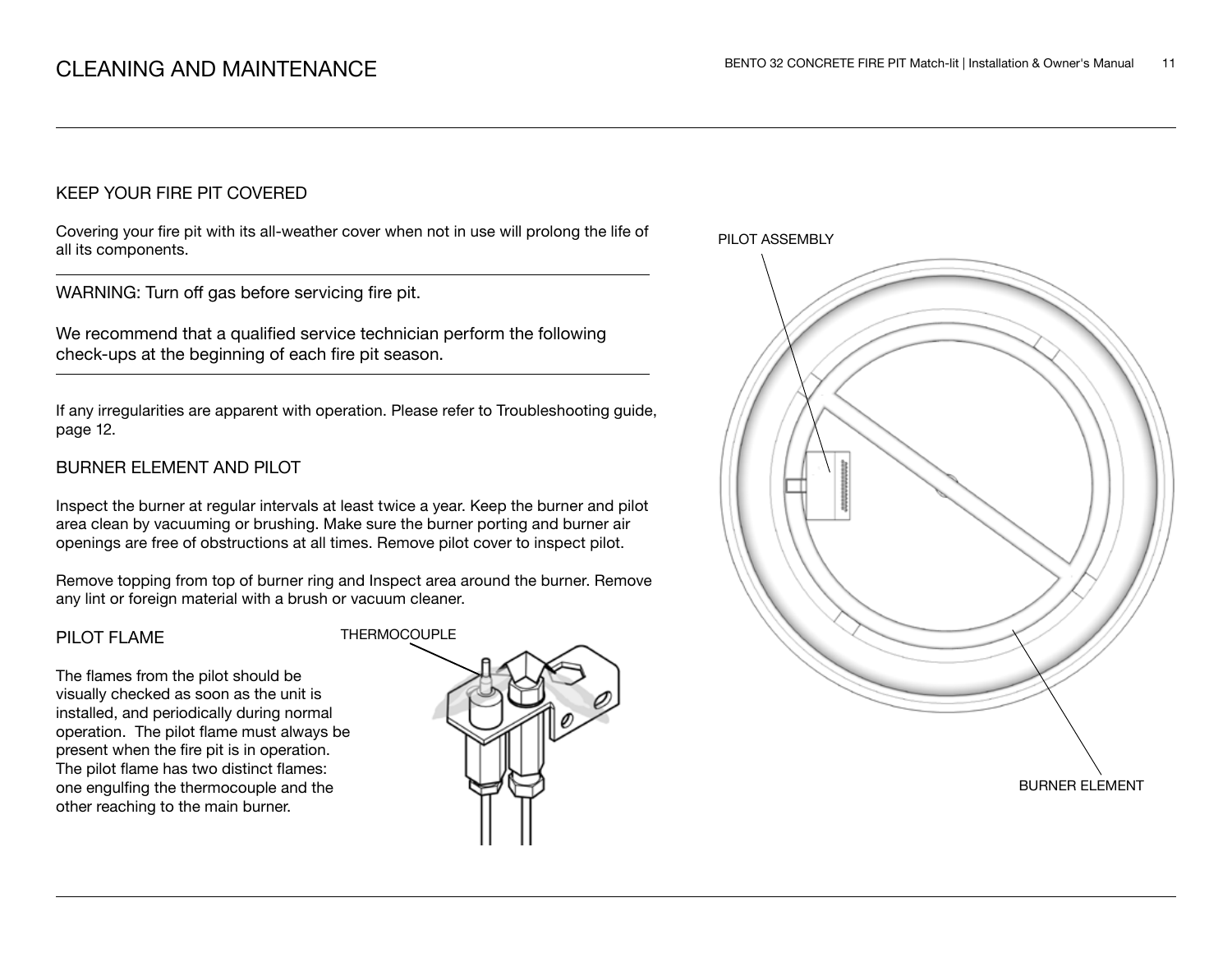### WARNING:

Turn off appliance and let cool before servicing. Only a qualified service person should service and repair this appliance.

IMPORTANT: Operating unit where impurities in air exist may create odors. Cleaning supplies, paint, paint remover, cigarette smoke, cements and glues, new carpet or textiles, etc., create fumes. These fumes may mix with combustion air and create odors. These odors will disappear over time.



Shut off gas supply. Do not try to light any appliance.

Do not touch any electrical switch; do not use any phone in the vicinity of the appliance.

Immediately call your gas supplier from a safe distance. Follow your gas supplier's instructions.

| <b>OBSERVED PROBLEM</b>                                                                                                                                                              |                      | POSSIBLE CAUSE                                                                                                                                  |                      | <b>REMEDY</b>                                                                                                                                                                                                                           |
|--------------------------------------------------------------------------------------------------------------------------------------------------------------------------------------|----------------------|-------------------------------------------------------------------------------------------------------------------------------------------------|----------------------|-----------------------------------------------------------------------------------------------------------------------------------------------------------------------------------------------------------------------------------------|
| Unit is smoking / sooting excessively. (Note:<br>It is natural and unavoidable for appliance<br>sets to produce moderate levels of carbon<br>(soot) where flames contact the media.) | 1.<br>2.<br>3.       | Poor fuel quality<br>Excessive flame impingement or block-<br>age<br>Improper fuel/air mixture                                                  | 1.<br>2.<br>3.       | Contact local natural gas company<br>Separate the stones to allow more<br>flame passage<br>Remove any foreign items from the<br>flame pattern and/or check for proper<br>orifice sizing                                                 |
| Burner is excessively noisy<br>(Note: The movement and combustion of gas<br>will create low, unavoidable levels of noise.)                                                           | 1.<br>2.             | Passage of air/gas across irregular<br>surfaces<br>Excessive gas pressure on natural gas<br>units                                               | 1.<br>2.             | Relieve any tight bends or kinks in<br>gas supply line<br>Check/reset gas regulator pressure                                                                                                                                            |
| Gas odor even when manual valve is in the<br>OFF position                                                                                                                            | 1.<br>2.             | Gas leak. See Warning statement below.<br>Main gas valve defective.                                                                             | 1.<br>2.             | Locate and correct all leaks (see<br>Checking Gas Connections, pg 8)<br>Replace gas valve                                                                                                                                               |
| Unit produces unwanted odors                                                                                                                                                         | 1.                   | Gas leak. See Warning statement below.                                                                                                          | 1.                   | Locate and correct all leaks (see<br>Checking Gas Connections, pg 8)                                                                                                                                                                    |
| Pilot cannot be lit                                                                                                                                                                  | 1.<br>2.<br>3.<br>4. | Gas supply turned off or manual shutoff<br>valve closed<br>Air in gas lines when installed<br>Pilot adjustment screw closed<br>Pilot is clogged | 1.<br>2.<br>3.<br>4. | Turn off gas supply or open manual<br>shutoff valve<br>Purge air from the supply line<br>Adjust pilot flame for approximately<br>1" blue flame<br>Clean pilot (see Cleaning and Main-<br>tenance, page 11) or replace pilot<br>assembly |
| Pilot does not stay lit after control is released                                                                                                                                    | 1.<br>2.             | Flame sensor/thermocouple is not hot<br>enough<br>Thermocouple is damaged                                                                       | 1.<br>2.             | Retry, holding control 0key for a<br>longer period of time (20 seconds or<br>more) before releasing<br>Replace thermocouple                                                                                                             |
| Burner does not light after pilot is lit                                                                                                                                             | 1.<br>2.<br>3.<br>4. | Burner orifice is clogged<br>Inlet gas pressure is too low<br>Burner orifice diameter is too small<br>Flame sensor lead loose or disconnected   | 1.<br>2.<br>3.<br>4. | Clean burner orifice<br>Contact local gas or propane supplier<br>Replace burner orifice<br>Reconnect or tighten lead                                                                                                                    |
| Delayed burner ignition                                                                                                                                                              | 1.                   | Pilot flame is obstructed                                                                                                                       | 1.                   | Clear media/debris from lighting port                                                                                                                                                                                                   |
| Burner flame is too low                                                                                                                                                              | 1.<br>2.<br>3.       | Incorrect gas supply or pressure<br>Blocked burner orifice or burner ports<br>Improper burner orifice size                                      | 1.<br>2.<br>3.       | Check for proper gas supply pressure<br>Free burner orifice and burner ports of<br>any burrs, paint, or other blockage<br>Verify proper burner orifice sizing (see<br>page 4)                                                           |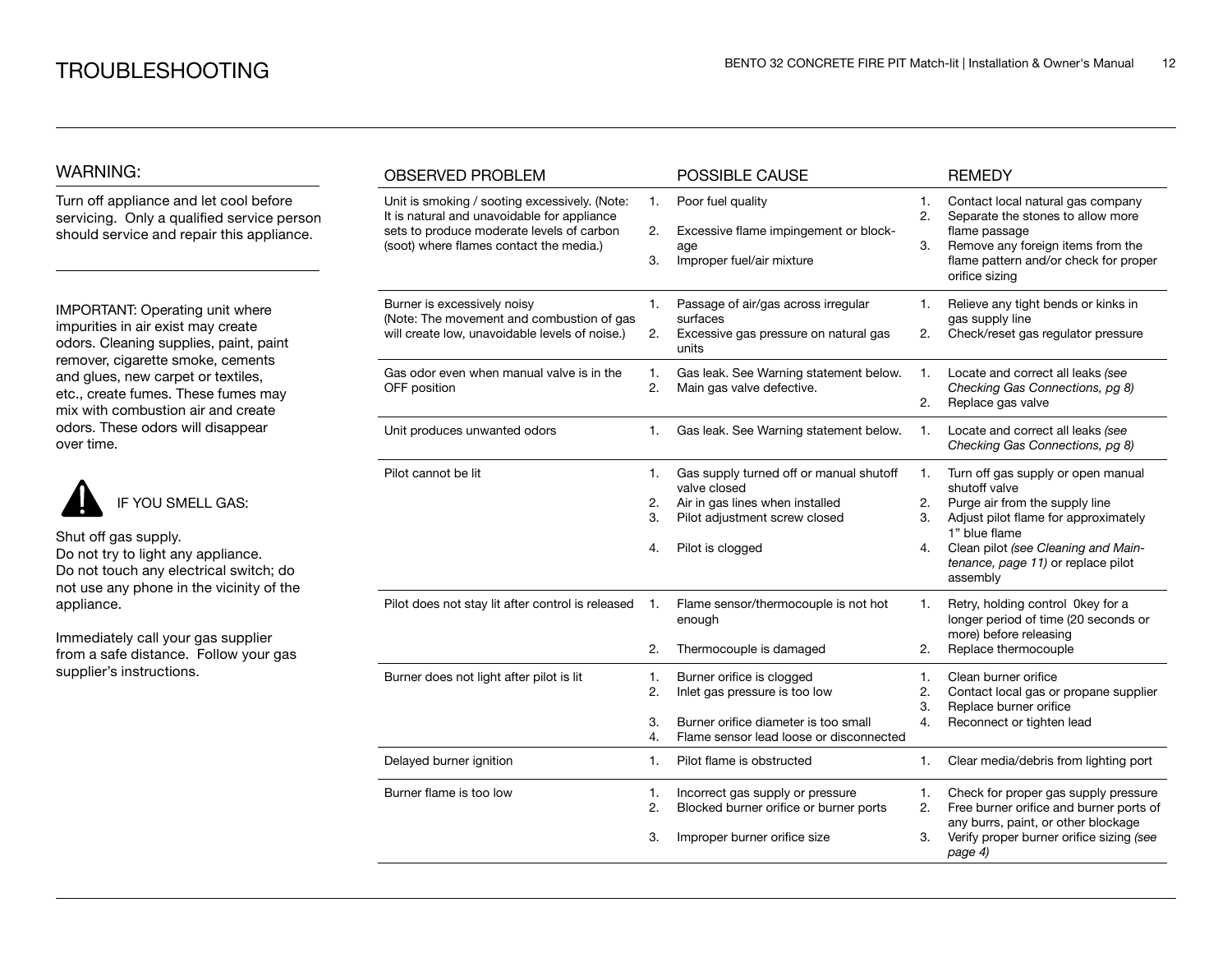|              |                                                   | Natural Gas          | Propane       |
|--------------|---------------------------------------------------|----------------------|---------------|
| $\mathbf{1}$ | <b>Pilot Cover</b>                                | CIR-EPC              | same          |
| 1a           | Pilot Shroud                                      | CIR-EPC              | same          |
| 2            | Pilot Assembly                                    | <b>PIL-M-388</b>     | same          |
| 3            | 18" Burner Ring                                   | CIR-18-BUR           | same          |
| 4            | <b>Burner Pan</b>                                 | CIR-18-PAN           | same          |
| 5            | 3/8" Flare Adapter                                |                      |               |
| 6            | Regulator                                         | M-REG-RV20-NG        | M-REG-RV20-LP |
| 7            | 3/8" Close Nipple                                 |                      |               |
| 8            | 3/8" 135° Street Elbow                            |                      |               |
| 9            | Valve Bracket                                     | BEN32-BRA-WR109      | same          |
| 10           | Main Gas Valve                                    | M-VAL-WR-764-109     | same          |
| 11           | Control Key                                       | M-KEY-WR109          | same          |
| 12           | Venturi                                           | CIR-VEN-1            | same          |
| 13           | Orifice                                           | FIT-ORI-18           | FIT-ORI-37    |
| 14           | 3/8" Street Elbow                                 |                      |               |
| 15           | <b>Flex Connector</b>                             | CON-SS-5MM-12        | same          |
| 16           | Burner Media (not shown)                          | <b>Crushed Glass</b> | Lava Pebbles  |
| 17           | Topping Media (not shown)                         | Various              | Various       |
| 18           | Fabric Cover (not shown)                          | COV-BEN32-LC         | same          |
| 19           | Concrete Vessel (not shown)   BEN32-(colour code) |                      | same          |